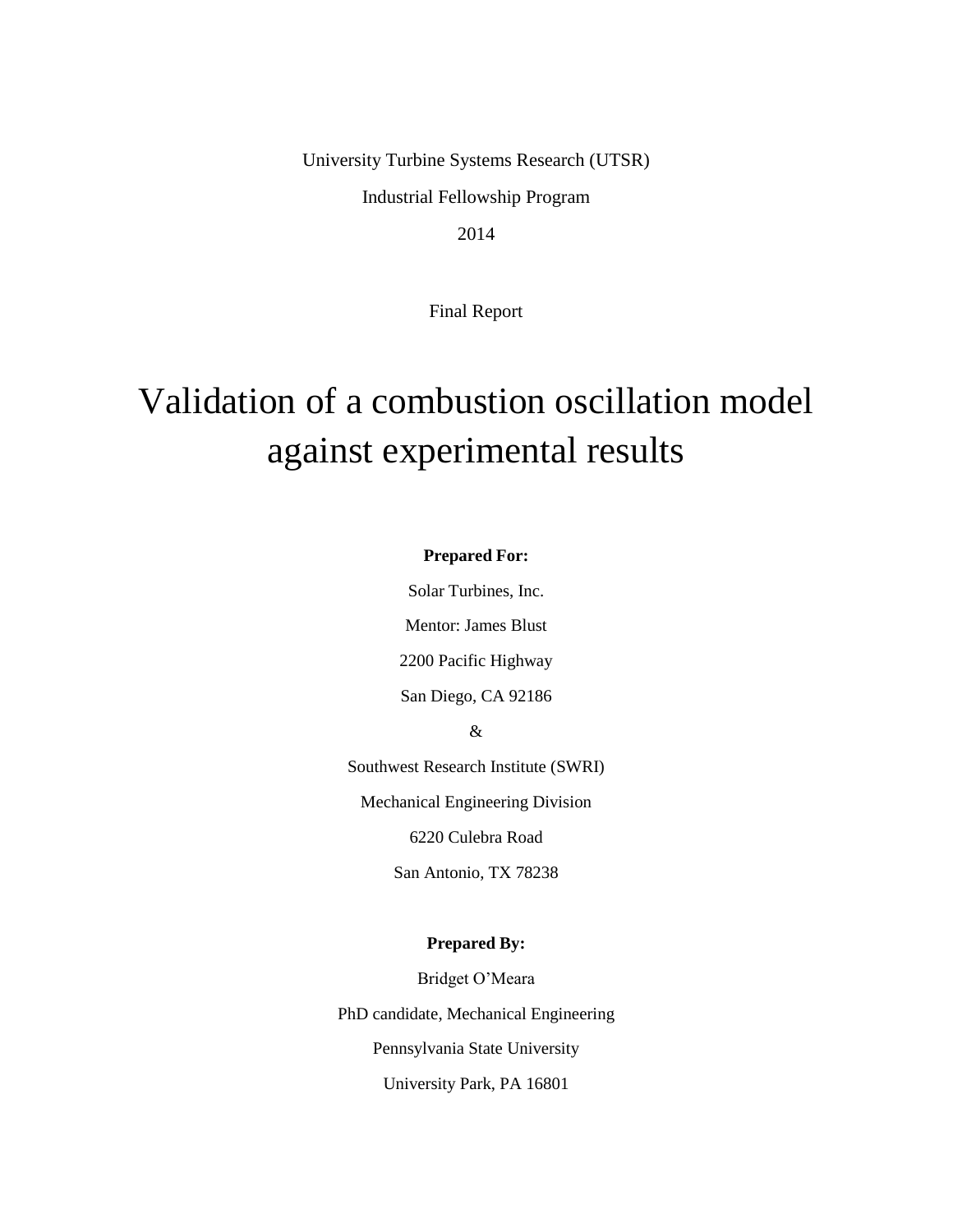### **1 Introduction**

Gas turbines must operate under lean, pre-mixed conditions in order to meet current nitrogen oxide (NOx) emissions regulations. However, lean, pre-mixed combustors are susceptible to combustion instabilities that can cause problems including including lower efficiency, flame blowout and flashback, and vibrations that may damage or destroy the system components. Instabilities occur due to coupling between oscillations in combustor pressure, inlet velocity and equivalence ratio, and the flame's heat release.

This coupling is illustrated by the feedback loop in [Figure 1.](#page-1-0) When heat release oscillations occur in phase with pressure oscillations, energy is added to the acoustic disturbance. Pressure oscillations then perturb the mass flow rates of air and fuel. Variations in air flow rate lead to inlet velocity oscillations, while both air and fuel flow rate variations cause equivalence ratio oscillations. Many studies focus on fully pre-mixed flames in which well mixed air and fuel enter the system, preventing equivalence ratio oscillations. This simplification makes fully premixed flames easier to study, but actual gas turbines are run technically pre-mixed in which fuel is injected further downstream and both velocity and equivalence ratio oscillations are present. Heat release oscillations are then comprised of a component due to inlet velocity oscillations and a component due to equivalence ratio oscillations. The total heat release depends on the magnitude and phase of both components.



**Figure 1: Combustion oscillation feedback loop**

<span id="page-1-0"></span>An accurate model of the combustion system is necessary to predict the stability characteristics of a combustor and prevent oscillations from occurring. Simple acoustic models can predict the natural frequencies of the system, but in order to accurately predict self-excited instabilities, a model must include the heat release oscillations that drive the instability. This report details a study of the heat release feature of an acoustic network model and includes validation against experimental results. The model's sensitivity to flame temperature, and to the gain and phase of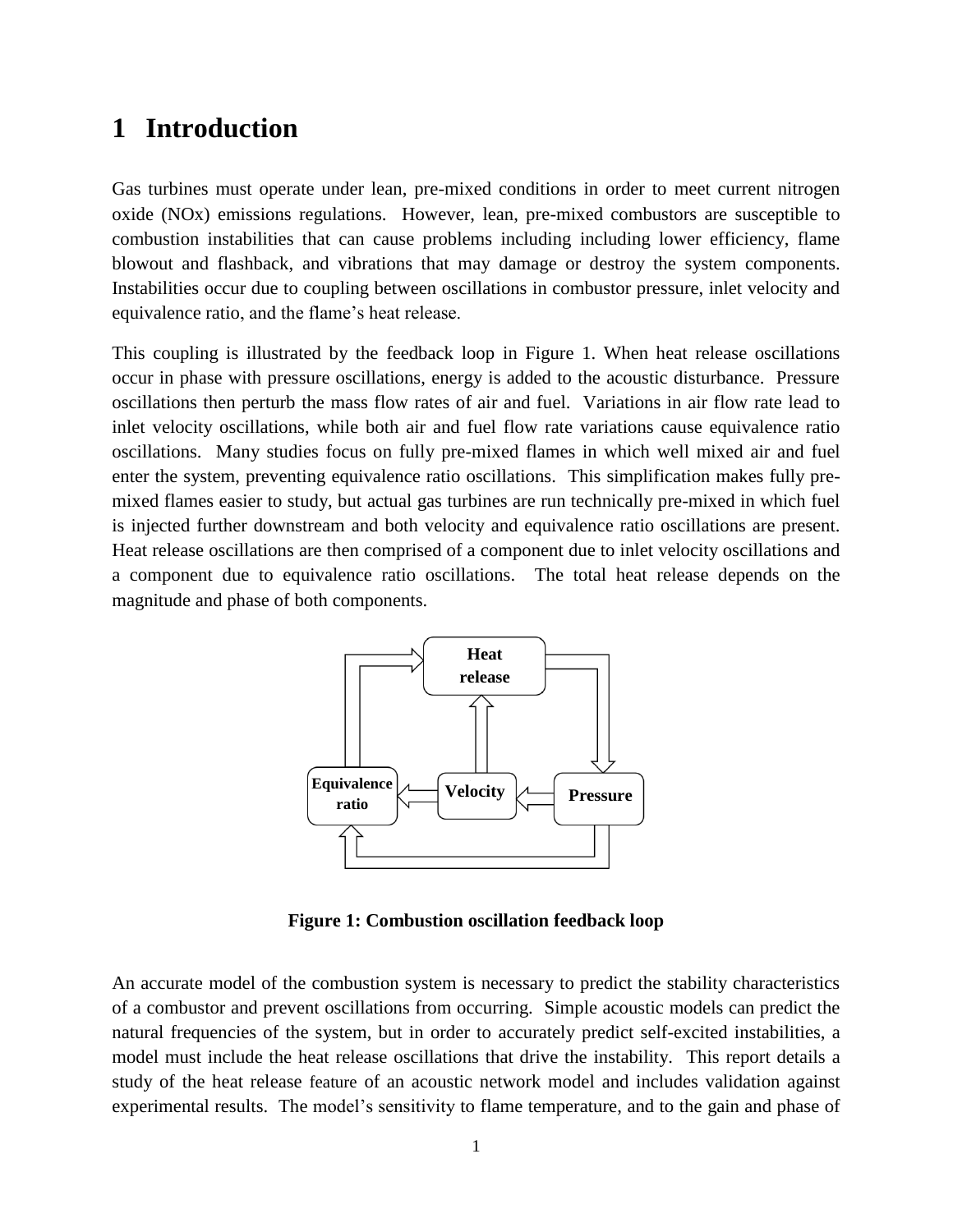the velocity and equivalence ratio heat release components was tested. The effect of an inlet area restriction was also tested.

# **2 PSU test rig design and model**

### **2.1 Test rig design**

Experimental results were obtained prior to the period of this internship using a test facility at Pennsylvania State University (PSU) as part of the author's thesis research. [Figure 2](#page-2-0) illustrates the PSU test rig which includes a Solar Turbines Taurus 70 injector. The flow direction in the schematic is from left to right with air entering through the section labeled (a). Fuel is added in the injector and the air and fuel mix over the distance between the fuel injection location and the combustor. The combustor is made up of two sections. A quartz window section allows optical access to the flame. The combustor length can be varied by adjusting the axial location of a plug located inside the stainless steel downstream section. The variable length combustor allows the acoustics of the system to be tuned to excite or damp instabilities.



<span id="page-2-0"></span>**Figure 2: PSU test rig schematic: a) Inlet air – Flow direction is from left to right; b) Solar Turbines Taurus 70 injector; c) Quartz combustor section -- Quartz window allows optical access to the flame; d) Stainless steel combustor section – The axial location of a plug inside this section can be varied**

[Figure 3](#page-3-0) shows a schematic of the Taurus 70 injector in the PSU rig. The injector includes a plate that creates an area restriction upstream of the swirler. The effect of the location of this area restriction on combustor's stability was tested experimentally. Experimental results were obtained with the restriction in its baseline location as well as 1in. and 2in. upstream of the baseline location. These locations are indicated in [Figure 3](#page-3-0) by a blue, red, and green line, respectively. The effects of the area restriction location will be discussed in Section [3.3.](#page-7-0)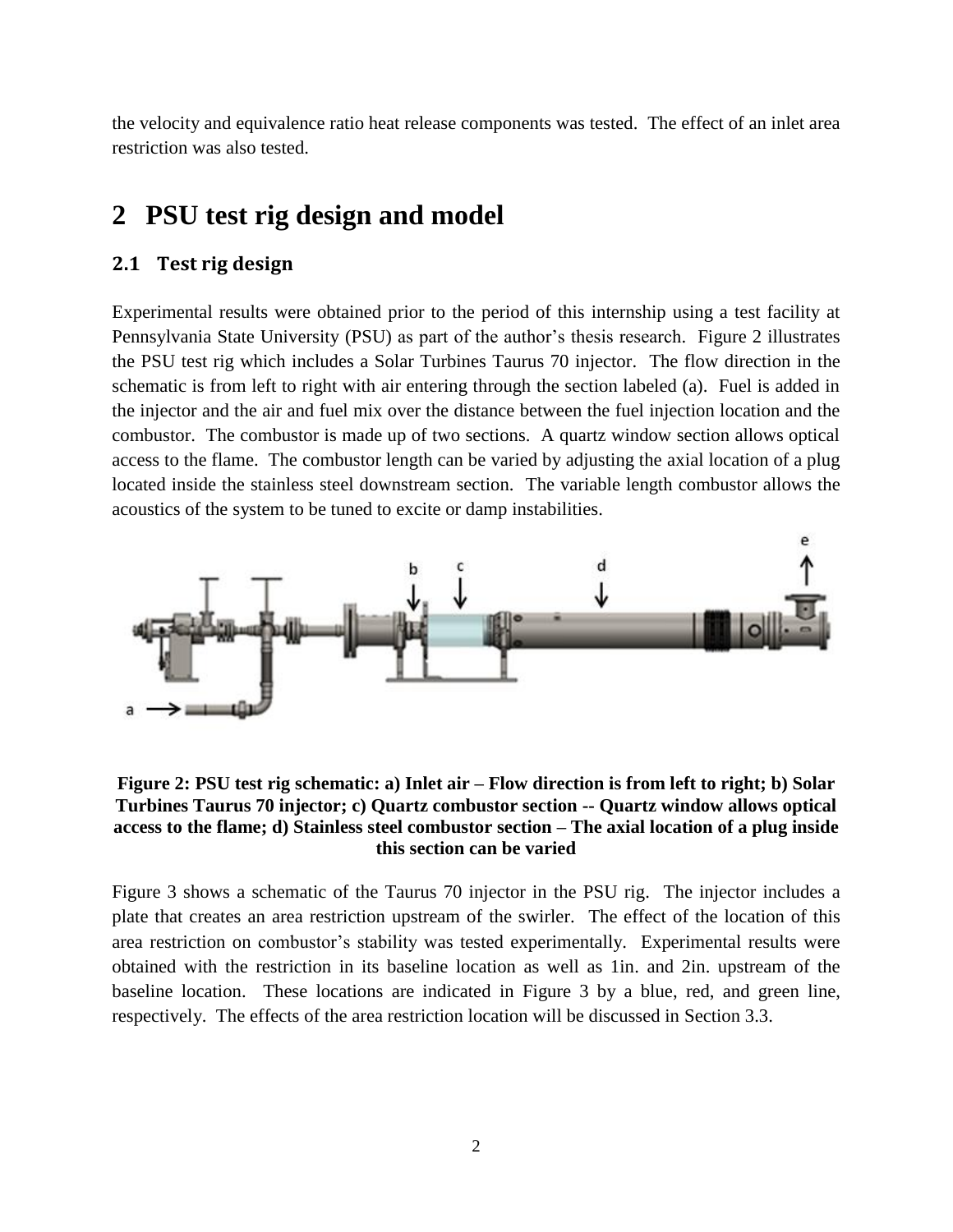

<span id="page-3-0"></span>**Figure 3: Schematic of the Taurus 70 injector in the PSU rig. Colored lines indicate the location of the inlet area restriction**

#### **2.2 Acoustic network model**

The model used in this study is a one-dimensional acoustic network model. In this model, the somewhat complicated geometry of the PSU test rig is broken down into a series of ducts of uniform geometry, flow rate, and temperature. [Figure 4a](#page-3-1) shows a schematic of the geometry used in the model. These sections are connected at junctions where boundary conditions are defined. The network of ducts and junctions are shown in [Figure 4b](#page-3-1). Boundary conditions include pressure and volume matching conditions at changes in duct area, flow rate, or temperature, impedance conditions for swirlers and area restrictions, heat release at the flame, and open or closed end conditions.



<span id="page-3-1"></span>**Figure 4: a) Simplified geometry of the PSU test rig used in the acoustic network model; b) Connections of ducts – straight lines indicate ducts, arrows indicate flow direction, and circles indicate nodes where ducts are connected and boundary conditions are defined**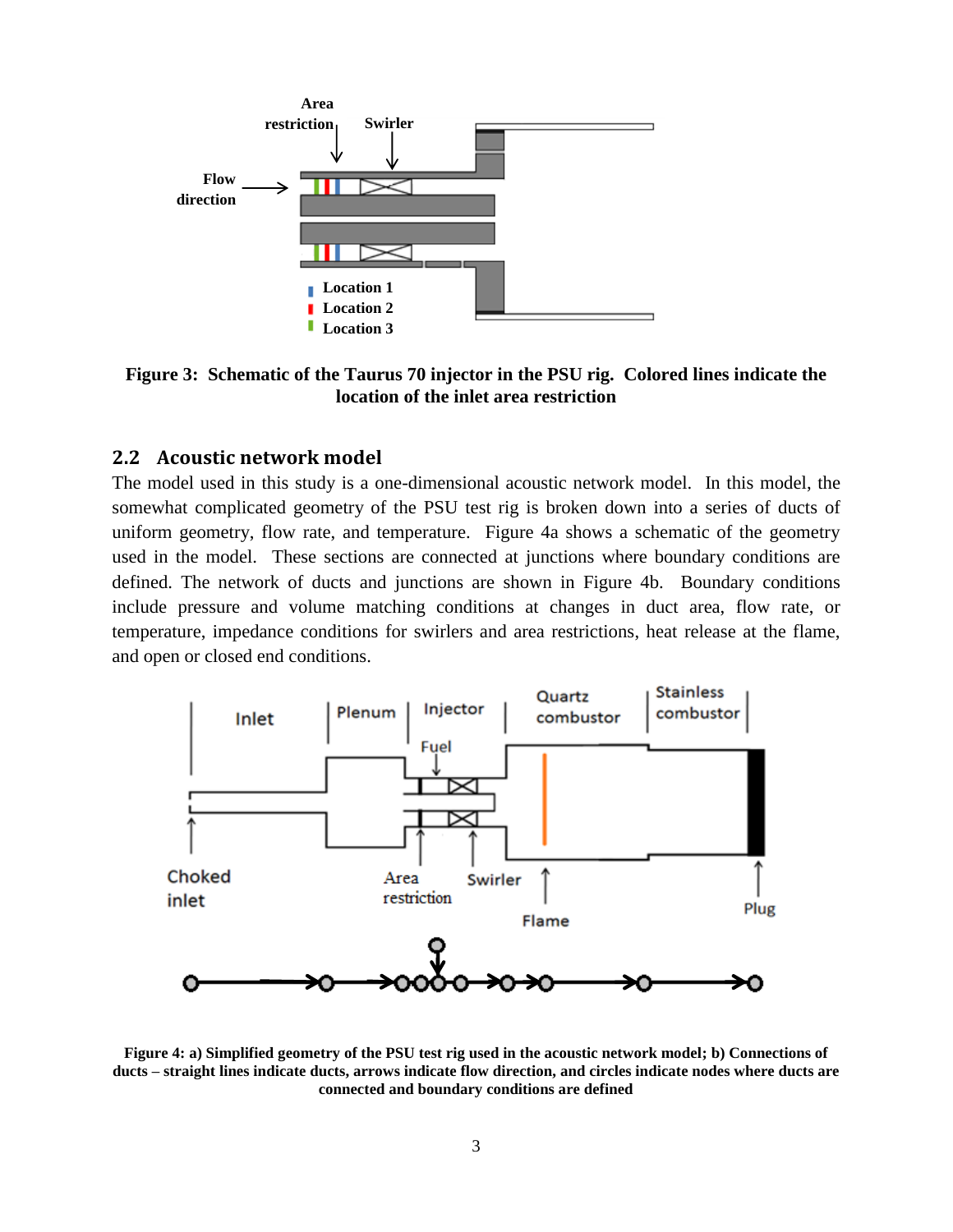### **3 Validation of acoustic network model**

### **3.1 Effect of equivalence ratio**

The plots in [Figure 5](#page-4-0) show normalized combustor pressure oscillations plotted against combustor length. These results were obtained experimentally in the PSU test rig. The combustor length,  $L_{comb}$ , was varied from 25 in. to 59 in. at 1in. increments by varying the axial location of a plug located in the downstream, stainless steel section of the combustor. Different combustor lengths excite instabilities of different magnitudes and frequencies. Peaks in pressure oscillations indicate unstable combustor lengths. The frequencies of two instabilities which will be studied in further detail are also indicated in the figure.

The case shown in [Figure 5a](#page-4-0) has a lower equivalence ratio (φ) than the case shown in [Figure 5b](#page-4-0). Varying the equivalence ratio changes the stability characteristics of the combustor. In the lower equivalence ratio case ( $\phi = 0.55$ ), there is a large instability for 39 in. < L<sub>comb</sub> < 45 in. This corresponds to a frequency of about 360 Hz. When the equivalence ratio is increased to  $\phi$  = 0.60, the 360 Hz instability is damped. However, an instability is excited for 30 in.  $\langle L_{\text{comb}} \rangle$  = 34 in. with a frequency of about 450 Hz. This instability was not observed in the lower equivalence ratio case.



<span id="page-4-0"></span>**Figure 5: PSU rig stability maps with instability frequency indicated a**) **Tin** =  $250^{\circ}$ C, **uin** =  $40$  **m**/s,  $\phi$ = 0.55 **b**) **Tin** =  $250^{\circ}$ C, **uin** =  $40$  **m**/s,  $\phi$ = 0.60

The acoustic network model was tested to capture the equivalence ratio effect observed in experiments. Increasing the equivalence ratio increases the flame temperature. Therefore, for a combustor length of 41in., the model should predict a 360 Hz instability at low flame temperatures but not at high flame temperatures. Similarly, for a combustor length of 32in., the model should predict a 450 Hz instability at higher flame temperatures but not at lower flame temperatures.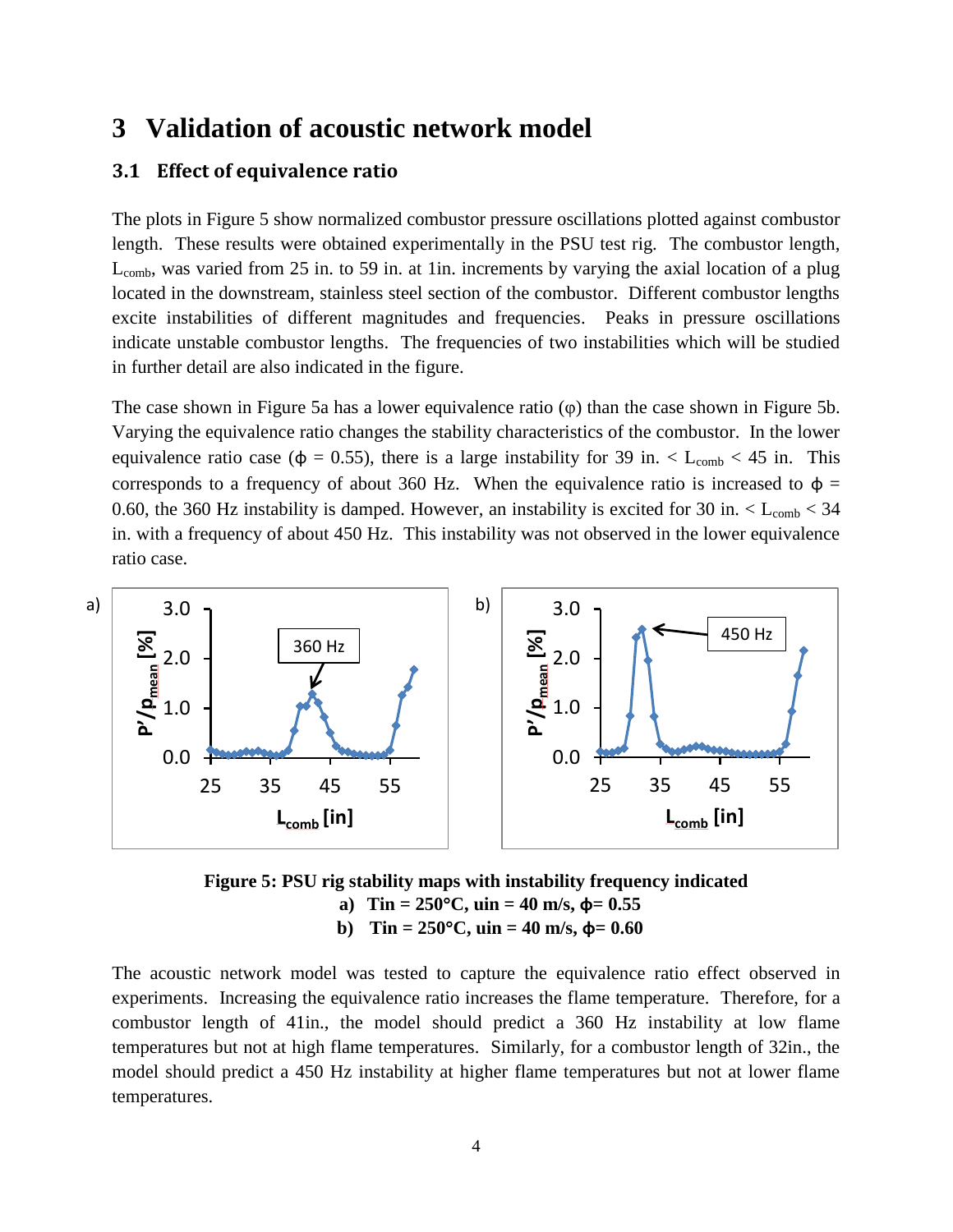As mentioned in Section 1, heat release oscillations are caused by both velocity and equivalence ratio oscillations. Both the velocity and equivalence ratio components can be described by a gain and phase value. The gain indicates whether the disturbance amplifies or damps heat release oscillations, and the phase indicates the time delay between the disturbance and the heat release oscillation. The user inputs these values into the model. Unfortunately, these values have not yet been obtained experimentally, so in this study, these parameters were adjusted to values where model results matched experimental results.

The acoustic model gives results in terms of an instability frequency and growth rate. Negative growth rates indicate the instability will be damped and positive growth rates indicate the instability will grow. If multiple positive growth rates are predicted, the frequency with the largest positive growth rate will dominate. [Figure 6](#page-5-0) shows the frequencies and growth rates predicted by the model at various flame temperatures with the combustor length set to 41 in. The adiabatic flame temperature is approximately 1800K when  $\phi = 0.55$  and approximately 1900K when  $\phi = 0.60$ . However, due to heat transfer, the actual combustor temperature is expected to be as much as 100K lower than the adiabatic flame temperature. The model then predicts an instability of approximately 360 Hz with a positive growth rate in the range of temperatures possible for  $\phi = 0.55$  while the growth rate is negative in the range of temperatures possible for with  $\phi = 0.60$ . These results are consistent with experimental results.



**Figure 6: a) Frequency and b) Growth Rate predictions for**  $L_{comb} = 41$ **in**  $Gain_u = 0.25$ ;  $Phase_u = 0$ ;  $Gain_\phi = 1$ ;  $Phase_\phi = 225$ 

<span id="page-5-0"></span>Similarly, the model predicts an instability of approximately 450 Hz with a positive growth rate in the range of temperatures possible for with  $\phi = 0.60$  while the growth rate is negative in the range of temperatures possible for with  $\phi = 0.55$ . These results are also consistent with experimental results.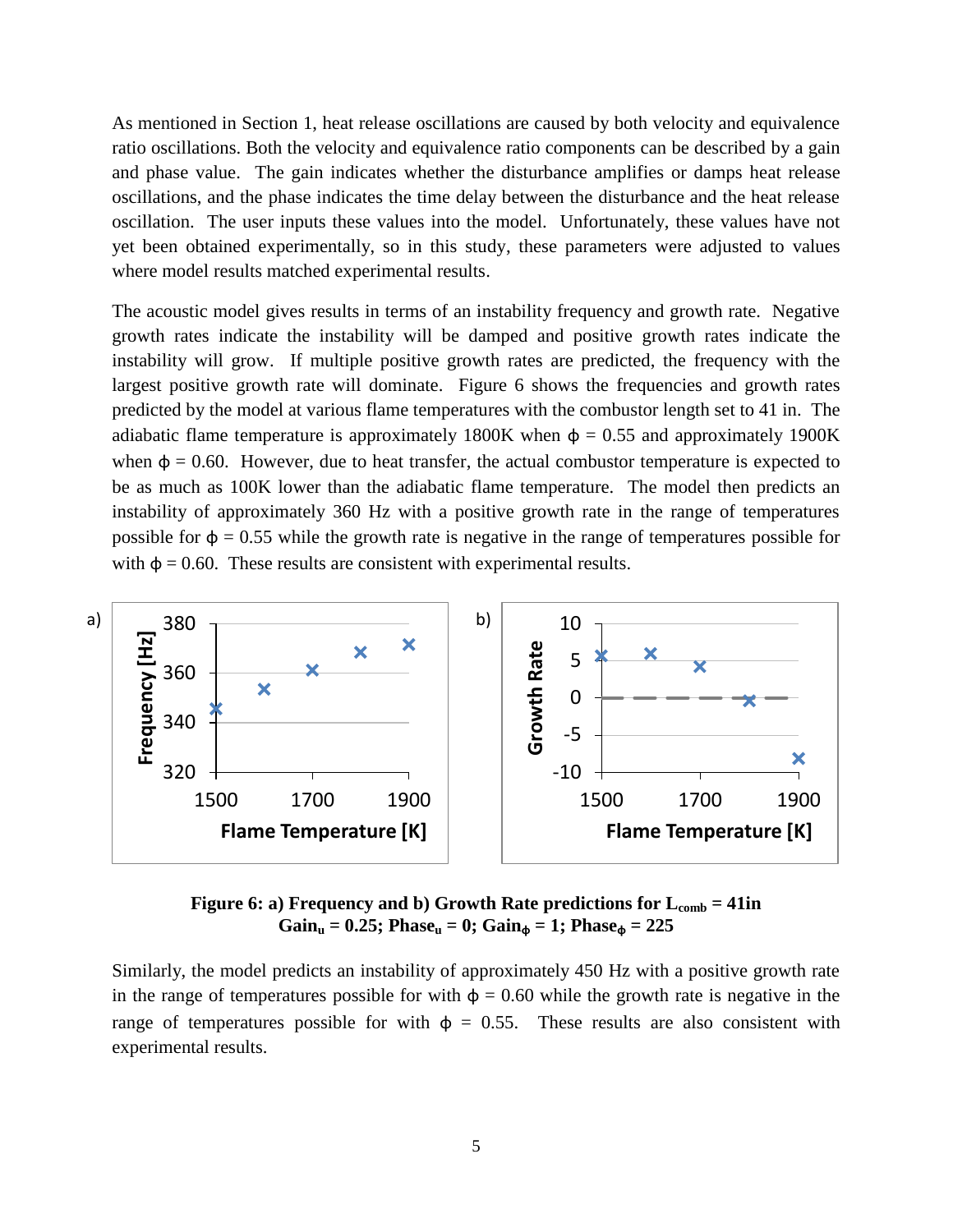

**Figure 7: a) Frequency and b) Growth Rate predictions for Lcomb = 32in**  $Gain_u = 0.5$ ; Phase<sub>**u**</sub> = 0;  $Gain_{\phi} = 1$ ; Phase<sub> $\phi$ </sub> = 0

### **3.2 Sensitivity to heat release gain and phase**

It is worth noting the sensitivity of the model to the gain and phase of the velocity and equivalence ratio heat release components. The gain values chosen for the  $L_{comb} = 41$ in. case indicate that the equivalence ratio component is dominant (larger gain value), and the phase values indicate the two components are out of phase. Gain and phase values are frequency dependent, so the values are expected to change between the  $L_{comb} = 41$ in case (360 Hz) and  $L_{comb}$  = 32in. case (450 Hz). The selected values still show a dominant equivalence ratio component, but in this case the two components are in phase.

The results predicted by the model are strongly dependent on the selected values of gain and phase. For example, Figures [Figure 8](#page-7-1) and [Figure 9](#page-7-2) show the model results do not match experimental results when using the program's default gain and phase values of one and zero, respectively, for both the velocity and equivalence ratio components. In both the  $L_{comb} = 41$ in. and  $L_{comb} = 32$ in. cases, the model predicts frequencies that are lower than experimental results and positive growth rates for over the entire temperature range tested.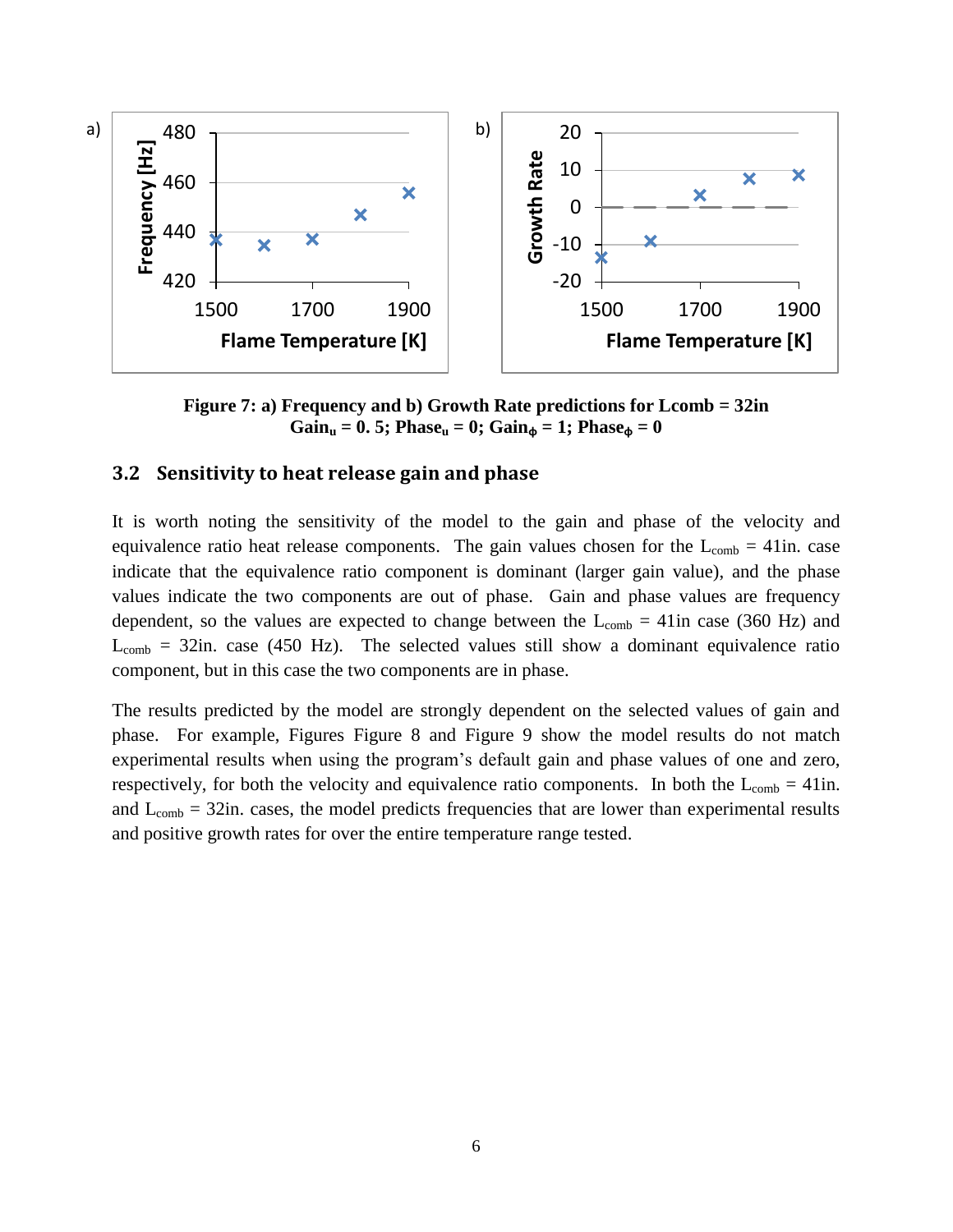

<span id="page-7-1"></span>**Figure 8: a) Frequency and b) Growth Rate predictions for Lcomb = 41in**  $Gain_u = 1$ ;  $Phase_u = 0$ ;  $Gain_\phi = 1$ ;  $Phase_\phi = 0$ 



<span id="page-7-2"></span>**Figure 9: a) Frequency and b) Growth Rate predictions for Lcomb = 32in**  $Gain_u = 1$ ;  $Phase_u = 0$ ;  $Gain_\phi = 1$ ;  $Phase_\phi = 0$ 

### <span id="page-7-0"></span>**3.3 Effect of area restriction location**

[Figure 10](#page-8-0) compares the stability of the PSU rig with the area restriction plate in three locations. [Figure 10a](#page-8-0) shows a reduction in the 39 in.  $\lt L_{\rm comb}$   $\lt 45$  in. instability when the restriction is moved upstream. However, [Figure 10b](#page-8-0) shows that moving the plate upstream makes the 30 in. <  $L_{comb}$  < 34in. instability worse. The mechanism responsible for the effect of the area restriction location cannot be determined directly from available experimental results, but the results do suggest the effect depends on the frequency of the instability.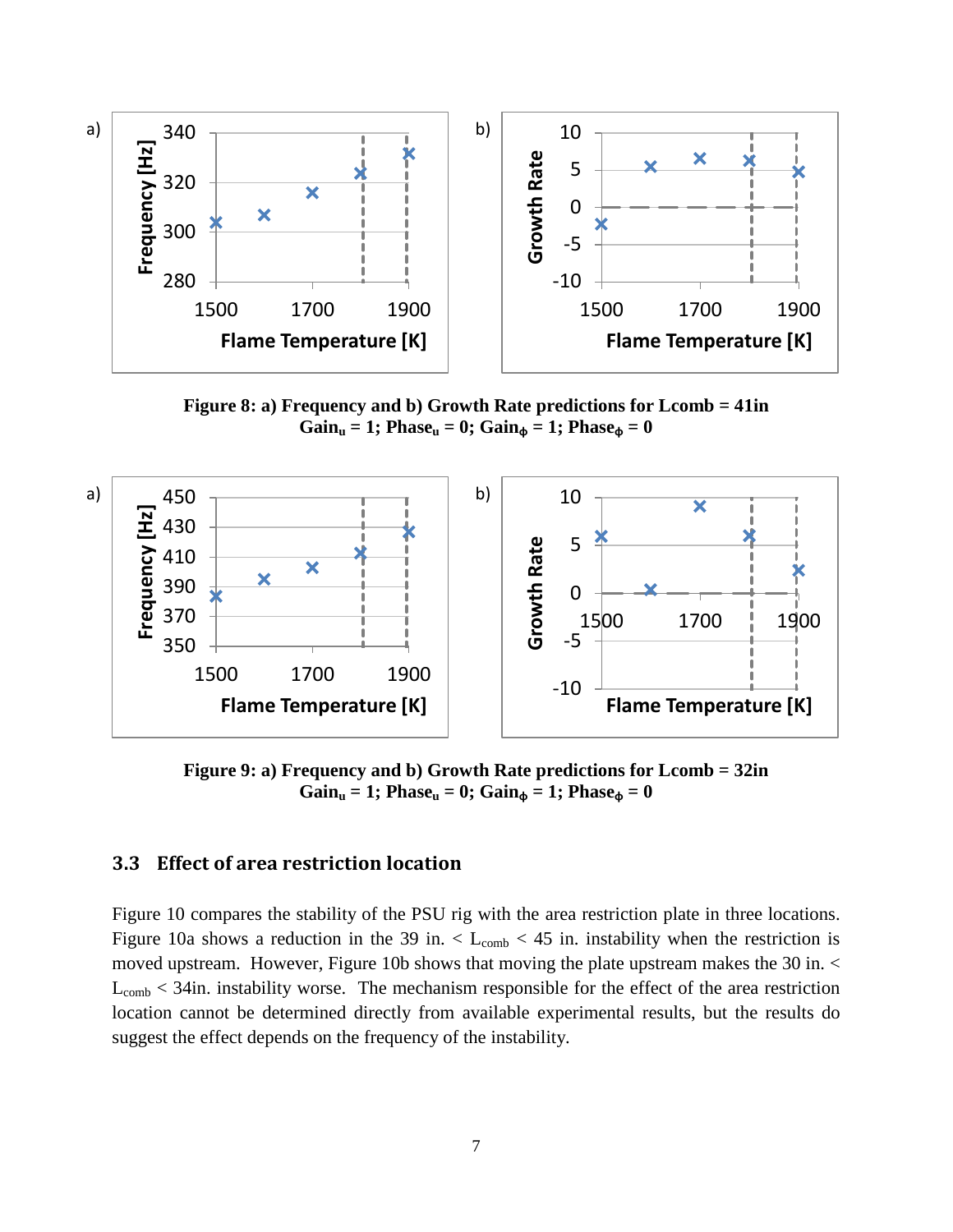

<span id="page-8-0"></span>**Figure 10: Stability maps showing the effect of area restriction location: baseline location (blue), 1in. upstream (red), and 2in. upstream (green) a**) Tin =  $250^{\circ}$ C, uin =  $40$  m/s,  $\phi$ = 0.55

**b**) Tin =  $250^{\circ}$ C, uin =  $40$  m/s,  $\phi$ = 0.60

The location of the plate was varied in the model geometry. [Figure 11](#page-8-1) shows the frequencies and growth rates predicted by the model for various flame temperatures for the  $Lcomb = 41$ in. case. Blue x's indicate the plate in the original location and green x's indicate the 2in. upstream location. The model shows no change in results when the area restriction location varied. The plate location does not affect acoustic response of the system, indicating the plate effect is not a purely acoustic effect. Another mechanism must be responsible for the effects observed in experiments.





<span id="page-8-1"></span>**Figure 11: Predicted frequencies and growth rates with the area restriction in the original location (blue) and 2in. upstream (green)**

It was hypothesized that the area restriction may act as a boundary that creates change in the phase air flow rate oscillations. Considering the sensitivity of the model to the gain and phase values of the heat release components, a change in phase is likely to have a strong effect on the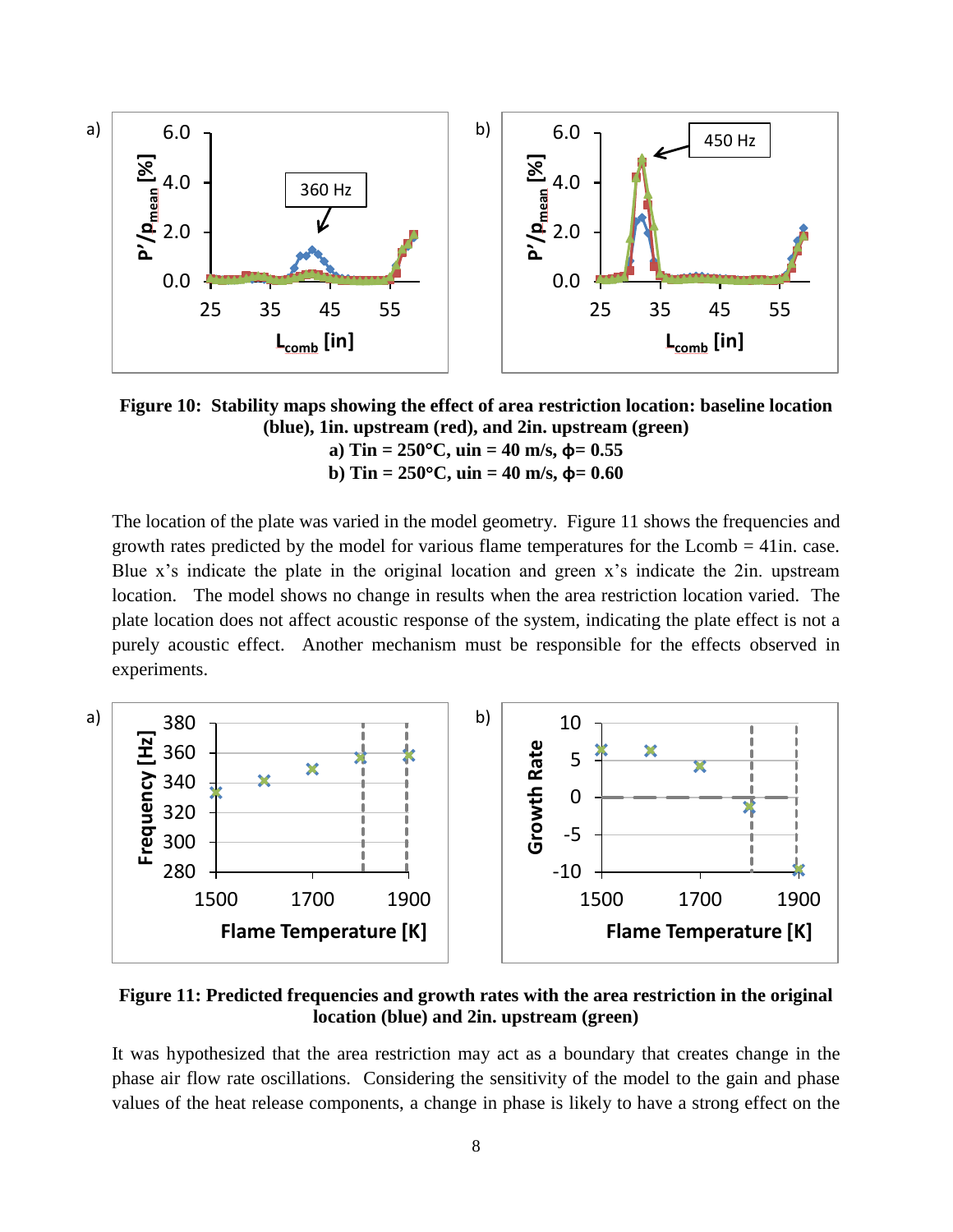model predictions. [Figure 12](#page-9-0) shows the effect of changing the phase of the velocity component of heat release. Increasing the phase decreases the predicted growth rate while the frequency remains approximately the same. If the phase is increased past  $40^{\circ}$ , the growth rates for all flame temperatures tested fall into the negative range, indicating the 360 Hz instability will be damped. This explains why experiments showed the restriction location reduced the amplitude of the instability while the frequency of the instability remained approximately unchanged.



<span id="page-9-0"></span>**Figure 12: Effect of velocity component phase on model results. The blue, light green, and dark green x's indicate phase values of 0, 20, and 40 respectively**

# **4 Application of acoustic model to Solar Taurus 70 engine oscillations**

Validation of the acoustic network model is important to Solar Turbines because this model is useful in developing engine designs. This section provides an example of how the model can be applied to an actual engine. Previous work performed at Solar Turbines showed that the Taurus 70 engine experiences a 200 Hz instability when operated at partial load. Acoustic modeling of this engine also showed a 200 Hz natural frequency at this operating condition. A Helmholtz resonator design was proposed to reduce these instabilities. Size constraints within the engine determined the size and location of the resonators. As part of this internship, the Helmholtz resonators were added to the acoustic model of the Taurus 70.

[Figure 13](#page-10-0) shows the natural frequency mode shapes for the Taurus 70 engine without [\(Figure](#page-10-0) 13 a) and with [\(Figure](#page-10-0) 13 b) the Helmholtz resonators. The plots show the normalized pressure amplitude versus the axial location along the engine. The model cannot predict the exact amplitude of the oscillations, but the change in the mode shape with the addition of Helmholtz resonators indicates that the resonators will affect the instability. Although further optimization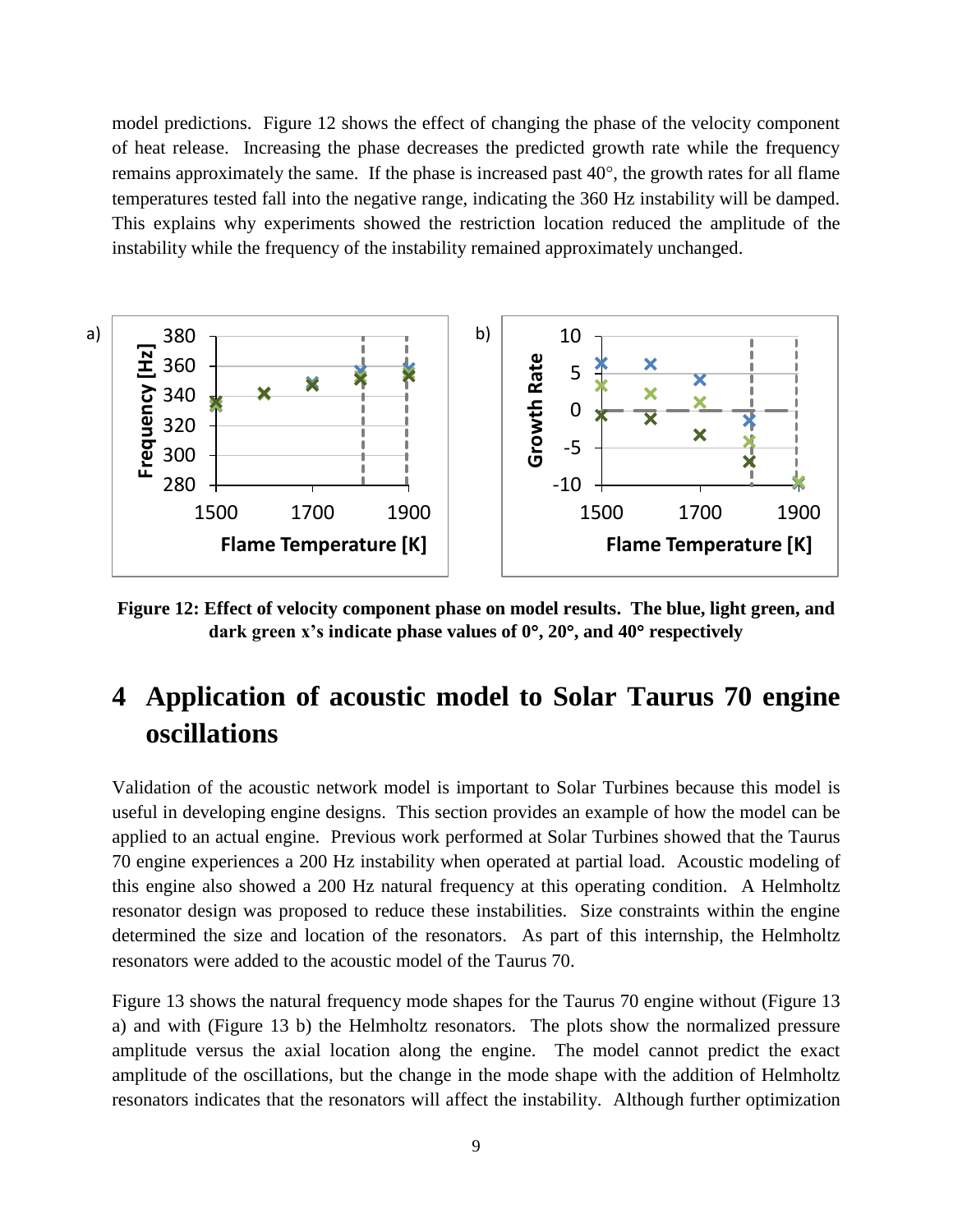of the design and experimental testing are still necessary, the change in mode shapes gives confidence in proceeding with this resonator design.



<span id="page-10-0"></span>**Figure 13: 200 Hz natural frequency mode shapes for the Taurus 70 engine a) without Helmholtz resonators; b) with Helmholtz resonators**

### **5 Conclusions and Future Work**

An acoustic network model with heat release was validated against experimental data. The model captured the effect of equivalence ratio observed in experiments, but showed strong sensitivity to the gain and phase of the velocity and equivalence ratio components of heat release. The model also showed that the effect of the location of an area restriction in the injector is likely due to a change in the phase of the air flow rate oscillations, rather than a purely acoustic effect. The acoustic model was also used to test a Helmholtz resonator design for the Taurus 70 engine. The model demonstrated that a Helmholtz resonator can affect the 200 Hz instability.

The sensitivity of the model to the heat release velocity and equivalence ratio component requires further study in the future to better understand this relationship. Experimental measurements of the gain and phase are necessary. The model should also be systematically tested through a wide range of gain and phase values to fully understand the effect of these parameters. Future work on the resonator design will involve optimizing the design and experimental testing.